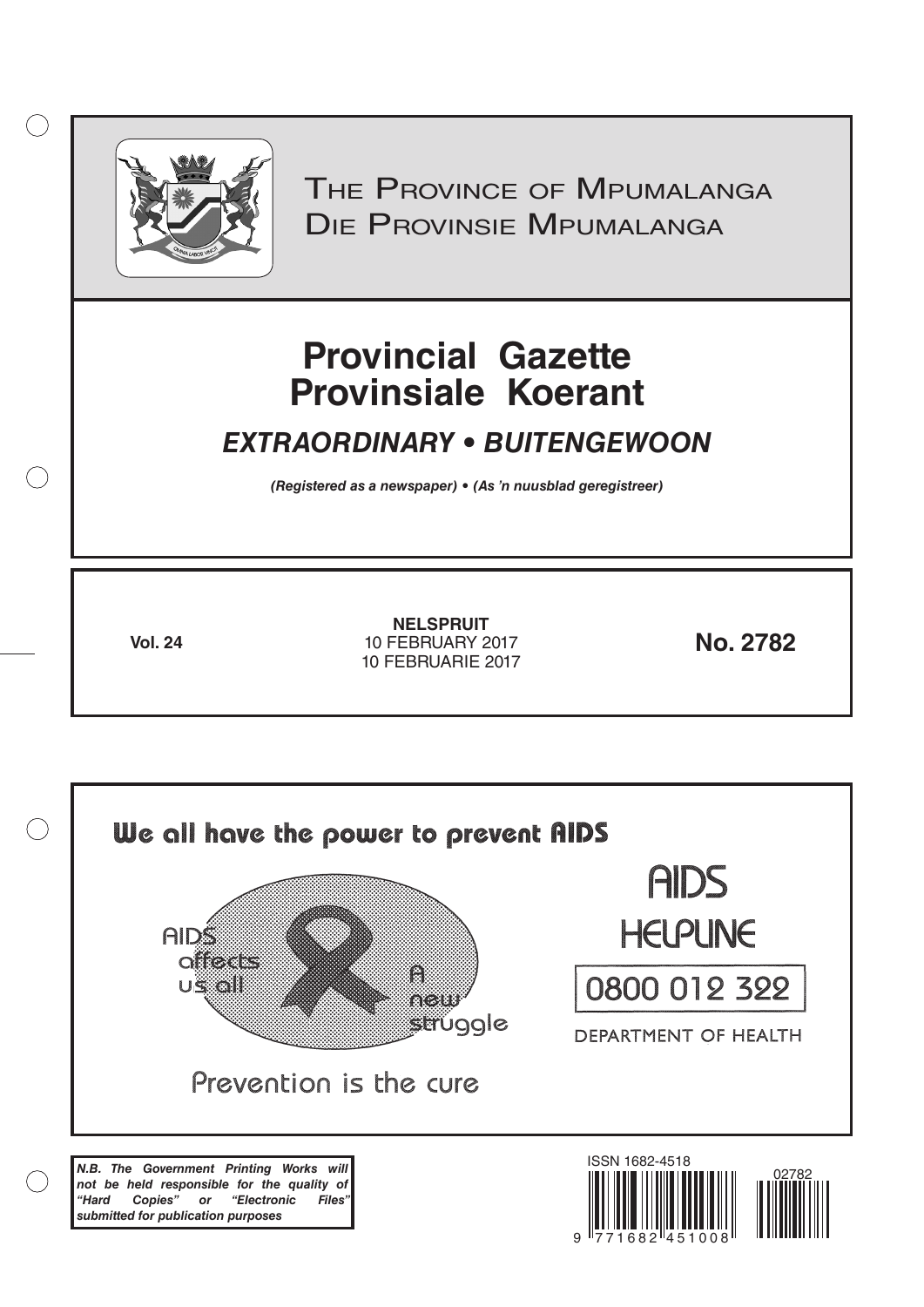## **IMPORTANT NOTICE:**

**The GovernmenT PrinTinG Works Will noT be held resPonsible for any errors ThaT miGhT occur due To The submission of incomPleTe / incorrecT / illeGible coPy.**

**no fuTure queries Will be handled in connecTion WiTh The above.**

#### **CONTENTS**

|    |                                                                                                            | Gazette<br>No. | Page<br>No. |
|----|------------------------------------------------------------------------------------------------------------|----------------|-------------|
|    | <b>LOCAL AUTHORITY NOTICES • PLAASLIKE OWERHEIDS KENNISGEWINGS</b>                                         |                |             |
| 14 | Local Government: Municipal Rates Act, 2004 (Act 6 of 2004): Public Notice: Calling for inspection of the  | 2782           |             |
| 15 | Local Government: Municipal Rates Act (6/2004): Calling for inspection of the supplementary valuation roll | 2782           |             |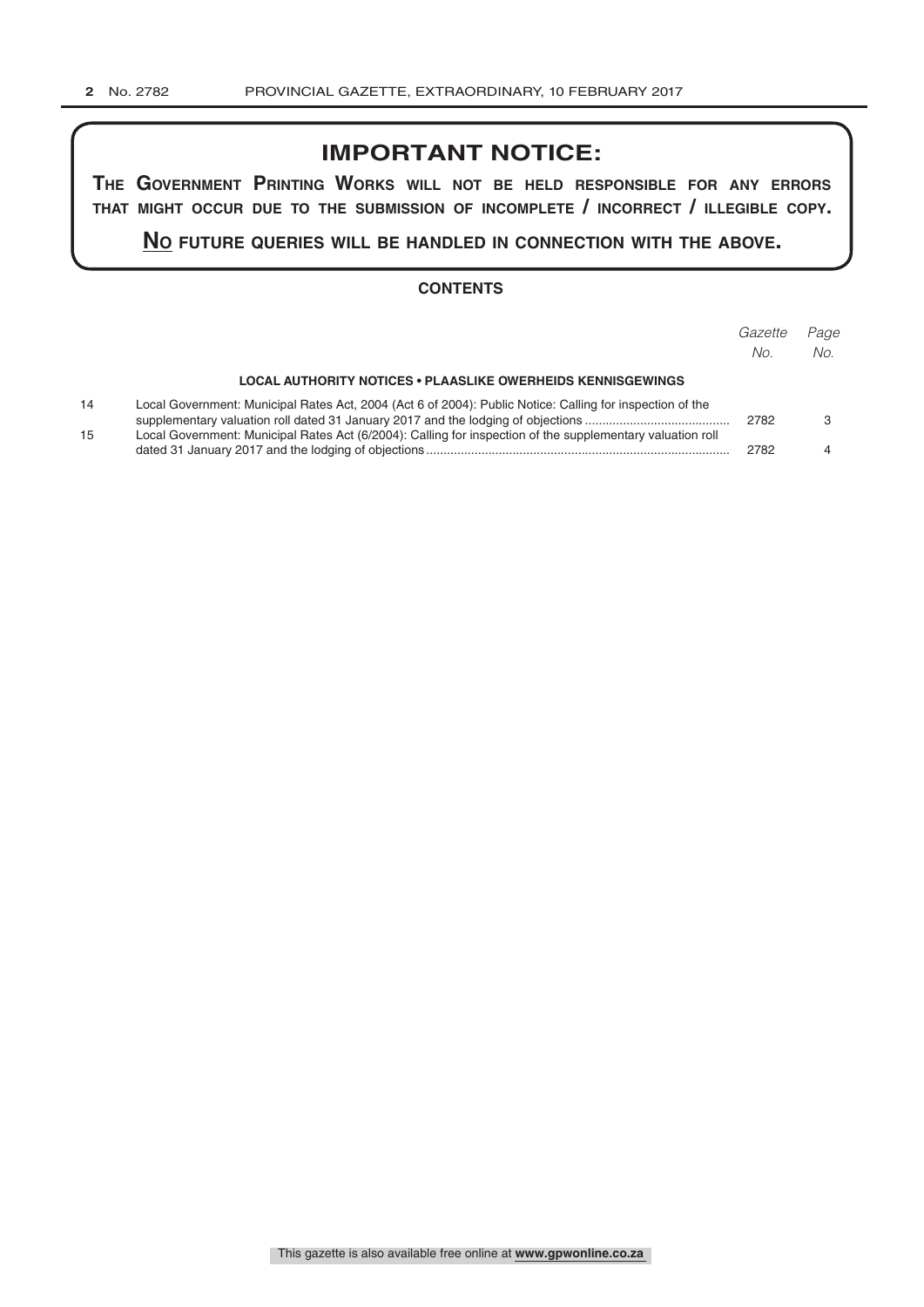## Local Authority Notices • Plaaslike Owerheids Kennisgewings

#### **LOCAL AUTHORITY NOTICE 14 OF 2017**

#### **STEVE TSHWETE LOCAL MUNICIPALITY**

#### PUBLIC NOTICE: CALLING FOR INSPECTION OF THE SUPPLEMENTARY VALUATION ROLL DATED 31 JANUARY 2017 AND THE LODGING OF **OBJECTIONS**

Notice is hereby given in terms of Section 78 (2) of the Local Government: Municipal Rates Act, 2004 (Act 6 of 2004) hereinafter referred to as the "Act" that the supplementary valuation roll dated 31 January 2017 for the financial years 1 July 2013 to 30 June 2018 is open for public inspection at the Department of Property & Valuation Services, Room C218, First Floor, Municipal Building, Corner Walter Sisulu Street and Wanderers Avenue, Middelburg from 13 February 2017 to 07 April 2017. In addition the supplementary valuation roll is available at this Municipality's official website: www.stevetshwetelm.gov.za.

An invitation is hereby made in terms of Section 78(2) of the Act that every person who wishes to lodge an objection in respect of any matter in, or omitted from the supplementary valuation roll, shall do so within the abovementioned period with the Municipal Manager.

Attention is specifically drawn to the fact that in terms of Section 50(2) of the Act an objection must be in relation to a specific individual property and not against the supplementary valuation roll as such. The form for the lodging of an objection is obtainable at the Department of Property & Valuation Services, Room C218, First Floor, Municipal Building, Corner Walter Sisulu Street and Wanderers Avenue, Middelburg or at this Municipality's official website: www.stevetshwetelm.gov.za.

The completed form must be returned to the Municipal Manager by hand at the Department of Property & Valuation Services, Room C218, First Floor, Municipal Building, Corner Walter Sisulu Street and Wanderers Avenue, Middelburg by no later than 07 April 2017 at 13h00.

For enquiries, please phone Mrs. Juanita Dedekind of the Department of Property & Valuation Services at Tel: (013) 249-7088.

Any person who cannot read or write can visit Mrs. Juanita Dedekind of the Department of Property & Valuation Services, Room C218, First Floor, Municipal Building, Corner Walter Sisulu Street and Wanderers Avenue, Middelburg where he/she will be assisted with the transcription of this notice and the completion of an objection form if required.

**MUNICIPAL MANAGER**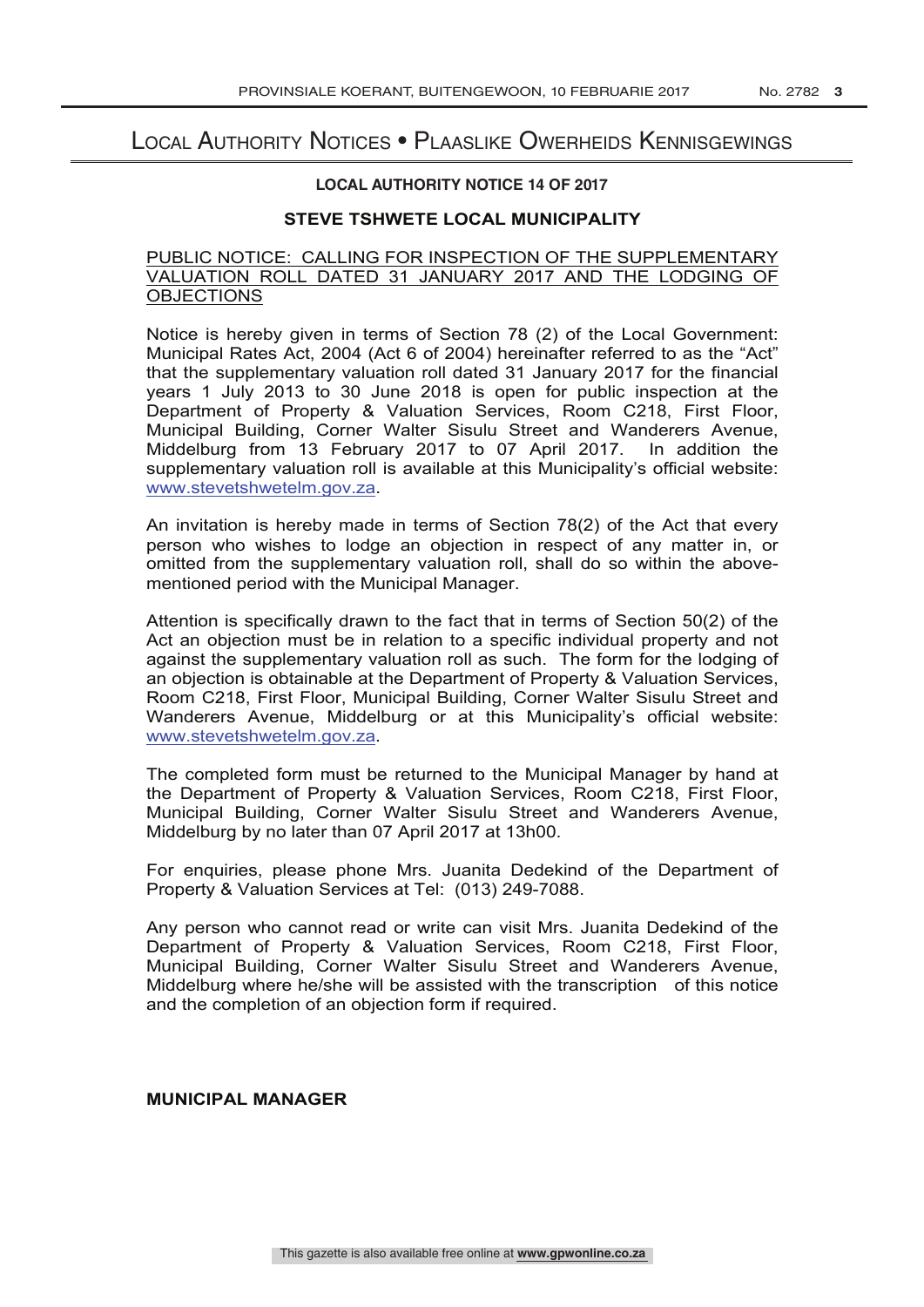#### **LOCAL AUTHORITY NOTICE 15 OF 2017**

#### **STEVE TSHWETE LOCAL MUNICIPALITY**

#### PUBLIC NOTICE: CALLING FOR INSPECTION OF THE SUPPLEMENTARY VALUATION ROLL DATED 31 JANUARY 2017 AND THE LODGING OF OBJECTIONS

Notice is hereby given in terms of Section 78 (2) of the Local Government: Municipal Rates Act, 2004 (Act 6 of 2004) hereinafter referred to as the "Act" that the supplementary valuation roll dated 31 January 2017 for the financial years 1 July 2013 to 30 June 2018 is open for public inspection at the Department of Property & Valuation Services, Room C218, First Floor, Municipal Building, Corner Walter Sisulu Street and Wanderers Avenue, Middelburg from 13 February 2017 to 07 April 2017. In addition the supplementary valuation roll is available at this Municipality's official website: www.stevetshwetelm.gov.za.

An invitation is hereby made in terms of Section 78(2) of the Act that every person who wishes to lodge an objection in respect of any matter in, or omitted from the supplementary valuation roll, shall do so within the abovementioned period with the Municipal Manager.

Attention is specifically drawn to the fact that in terms of Section 50(2) of the Act an objection must be in relation to a specific individual property and not against the supplementary valuation roll as such. The form for the lodging of an objection is obtainable at the Department of Property & Valuation Services, Room C218, First Floor, Municipal Building, Corner Walter Sisulu Street and Wanderers Avenue, Middelburg or at this Municipality's official website: www.stevetshwetelm.gov.za.

The completed form must be returned to the Municipal Manager by hand at the Department of Property & Valuation Services, Room C218, First Floor, Municipal Building, Corner Walter Sisulu Street and Wanderers Avenue, Middelburg by no later than 07 April 2017 at 13h00.

For enquiries, please phone Mrs. Juanita Dedekind of the Department of Property & Valuation Services at Tel: (013) 249-7088.

Any person who cannot read or write can visit Mrs. Juanita Dedekind of the Department of Property & Valuation Services, Room C218, First Floor, Municipal Building, Corner Walter Sisulu Street and Wanderers Avenue, Middelburg where he/she will be assisted with the transcription of this notice and the completion of an objection form if required.

**MUNICIPAL MANAGER**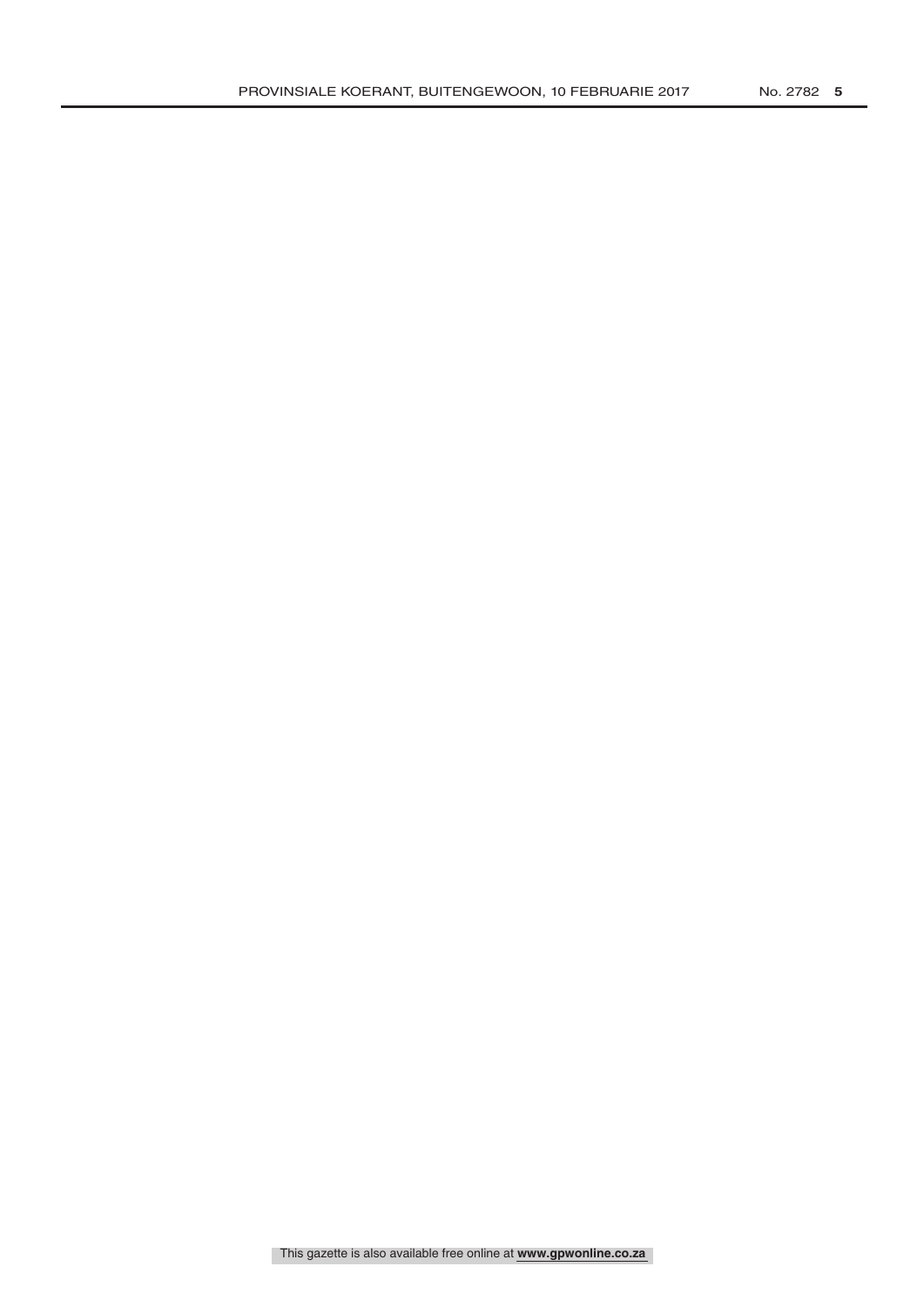This gazette is also available free online at **www.gpwonline.co.za**